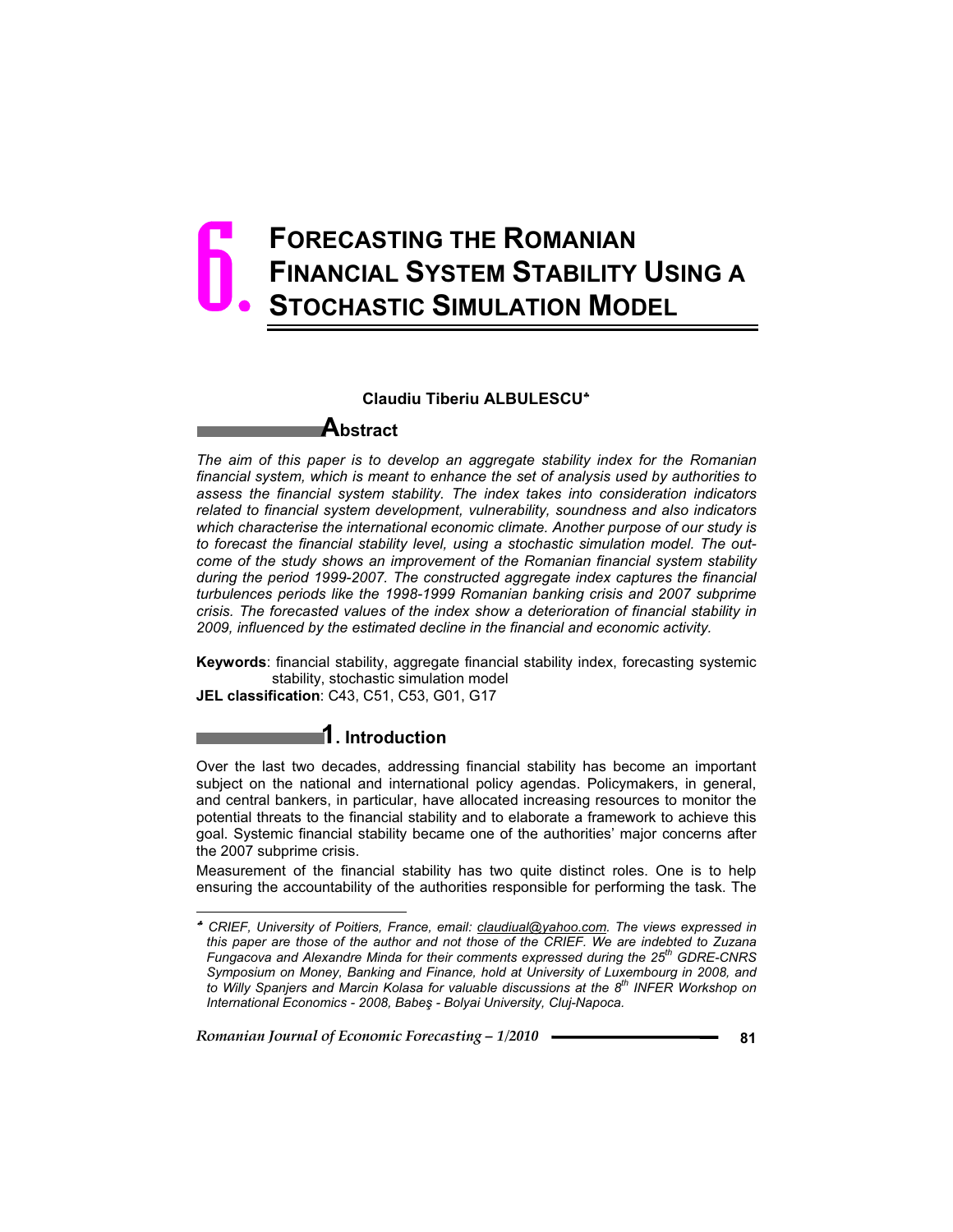*Institute of Economic Forecasting*

other is to support the implementation of the chosen strategy to achieve the goal in real time (Borio and Drehmann, 2008).

There are several techniques used to assess systemic stability, each of them presenting both advantages and inconveniences related to the capacity to provide accurate information in respect to the stability level. The early warning systems (EWS) enable the forecasts related to the probability of financial crisis appearance, but they neither offer the possibility to include in the calculations all the risks to which the system is exposed, nor do they provide information related to the shocks response capacity. The stresstests techniques allow the identification of potential shocks and estimate the financial system resistance, but give no possibility to compare the stability level during different periods or the stability level of two or more financial systems.

The construction of an aggregate financial stability index (AFSI) represents, beside the early warning systems and the stress-tests, one of the quantitative methods for measuring the stability of a financial system. Even if some specialists (Hanschel and Monnin, 2005; Borio and Drehmann, 2008) state that this method is auxiliary to other more complex techniques, we consider there are several reasons for which the AFSI method must be regarded as an independent technique, complementary to the others. On the one hand, the index offers the possibility to make comparisons between different periods, different financial systems and enabling also the observation of the stability level dynamics. On the other hand, it presents numerous advantages such as high transparency, easier access to statistic data, simplicity of calculations and possibility to forecast financial stability level.

The financial stability represents a dynamic process and, therefore, the stress must fall on the evolution of the aggregate index in time. Consequently, in our study we use quarterly data, which allow a more accurate analysis as compared to the annual data. At the same time, we take into account different categories of individual indicators connected with the financial stability. Because we analyse the financial stability of an emerging country, we focus on the balance sheet data and not on the market data – which are more volatile and enable a short run forecast of financial stability. Another reason for choosing the balance sheet approach is the large presence of the banking sector within the Romanian financial system. The index allows for a good identification of the turbulence periods crossed by the financial system, as for example the 1998- 1999 banking crisis, the 2001 capital markets crunch and the 2007 subprime crisis.

The econometric validation of the IASF supposes highlighting the relation between the financial stability and macroeconomic environment. The stability is largely influenced by the economic activity trend, by the variables which facilitate investments, such as the interest rate, and by the evolution of the confidence in the capital markets, reflected by the stock exchange index. Other factors which can influence the stability level and, consequently, represent the forecast basis are the credit activity or the interest rate spread on the interbank market.

The reminder of the paper is organised as follows. Section 2, describes different methods used in the construction of the financial stability or financial stress index. The next section presents the calculation of an aggregate stability index for Romania's financial system. Section 4 is dedicated to the econometric exercise for the validation of the AFSI and Section 5 presents a forecast method based on a stochastic simulation model. The last section points out the findings of this study.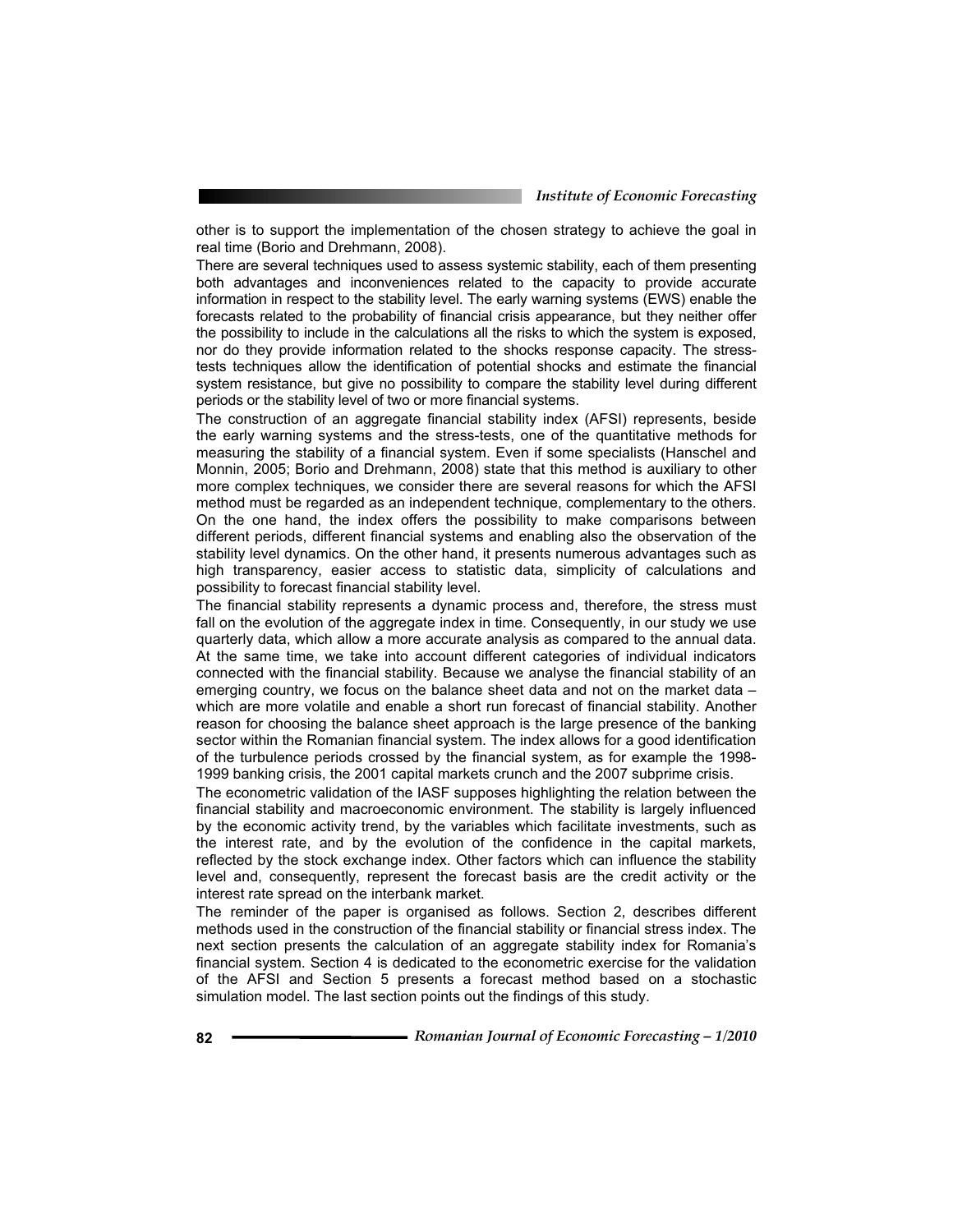# **2. Financial stability aggregate index: literature overview**

An indicator represents an observable variable used to describe a phenomenon which is difficultly seized. Nevertheless, a multidimensional economic phenomenon such as the financial stability<sup>1</sup> can only be analyzed by means of a synthetic index which aggregates different so-called "basic" indicators. These indicators reflect the dimensions of the financial stability. They highlight the stock market and banks performance, the credit quality, the consumer confidence or the macroeconomic context.

To be included into a synthetic index, the individual indicators have to be quantified. They do not always have the same accuracy or the same measurement unit, situation which complicates their aggregation. The indicators' values have thus to be normalized.

Several normalization methods can be taken into account, as none of them is satisfactory enough. The most common normalization methods are:

- **•** Statistical normalization consists in expressing all values in standard deviation, so that the variables average is equal to zero.
- **Empirical normalization supposes different techniques. Usually, the benchmark is** represented by the value of the indicator in a reference year. Another method gives the 0 value (Min) to the most unfavourable observed value and 1 or 10 (Max) to the best recorded value. All intermediary values are calculated based on the formula:  $Y = X - \text{Min/}(\text{Max} - \text{Min}).$
- x *Axiological normalization*, resembling to the empirical approach with *min* and *max* limits, is characterized by the fact that the limits are not statistically identified, being chosen based on the undesirable situation, which receives the "0" value, and on the ideal situation, which can or can not correspond to a strategic objective and which receives the value "1".
- x *Mathematical normalization* consists in transforming data by means of a mathematic function in order for the values to range between an upper and a lower limit (e.g. -1 and +1 or 0 and 1).

The empirical normalisation method, gives either the possibility to calculate a stress index (if the analysis is based on the volatility of the variables) or a stability index (if the normalisation procedure takes into consideration the worst and the best values recorded by the indicators in the analyzed time horizon). In our study we have chosen the second approach.

The next step in the index construction is the aggregation of individual values. We can choose either to give the same importance to all the variables or to apply different weights based on decision making criteria or on statistical calculations.

The standard procedure consists in giving the same weight to all the variables which are included in the aggregate index. Another possibility is to transform the variables in percentiles, using their sample cumulative distribution function – CDFs (Illing and Liu, 2006; Rouabah, 2007). In this case, the last percentile corresponds to a high

*Romanian Journal of Economic Forecasting – 1/2010* **<sup>83</sup>**

 $\overline{a}$ 

*<sup>1</sup> The financial stability can be defined as the financial system capacity to carry out appropriately its functions during an undetermined period, by correcting the imbalances frequently occurring in its operational mechanisms.*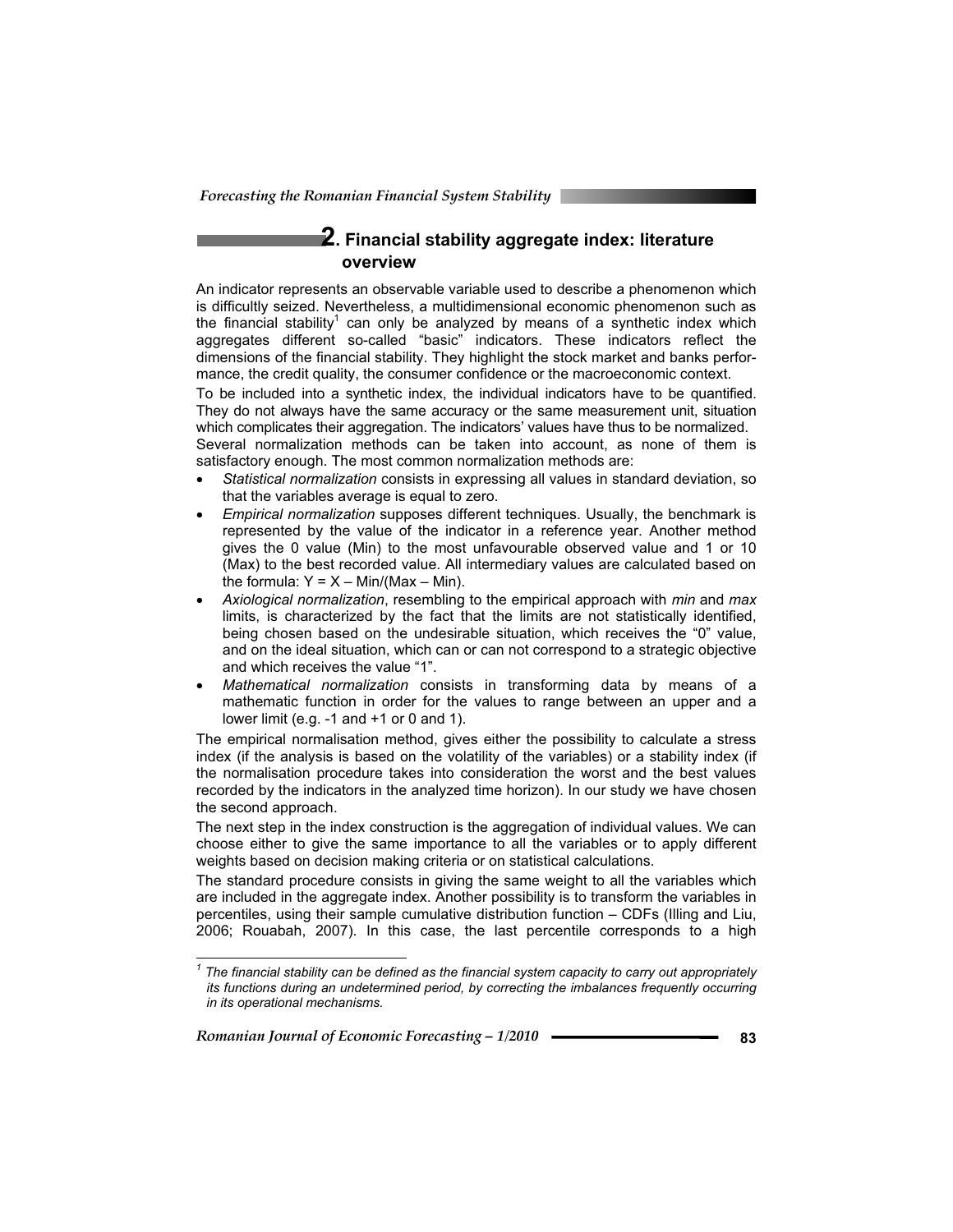instability period, while the value of the first percentile characterises a low stress level. The other values around the median reflect an average risk level. Before building the aggregate index, the normalised variables are aggregated in a chain index and the connection between them can be established using the arithmetic mean as well as the geometric mean, according to the formulas:

$$
AFSI = \frac{\sum_{i} (X_{it} w_{it}) + \sum_{i} (X_{it} w_{it-1})}{2}
$$
 (1)

$$
AFSI = \sqrt{\sum_{i} (X_{it} w_{it})^* \sum_{i} (X_{it} w_{it-1})}
$$
 (2)

where:  $(X_{ii})$  represents the transformed individual variables and ( $W_{ii}$ ) stands for their weight within the index in the (*t*) period. The weight is calculated based on the ratio between the normalised variable and the sum of all the variables at the (*t*) moment.

A third weighting technique identified in the literature is the factor analysis. The principal components approach represents a reliable method used as a tool in exploratory data analysis. The method resides in identifying some axes to explain most of the variables' inertness. After the identification of the main components, the aggregate index will be calculated by means of the standard method. Finally, the credit weights approach considers the variables by the relative size of each market to which they pertain. The larger the market as a share of total credit in the economy, the higher the weight assigned to the variable which represents a stress proxy in that market (Illing and Liu, 2006).

We can thus discover various techniques used to build a financial stability index. One simple method is that enabling a mechanic comparison between the individual stability indicators characterizing different financial systems and it consists of a hierarchy of individual indicators values (the aggregate index components). The inconvenience of this non-parametric method comes from the minimum differences between the values of the indicators having the same weight within the aggregate index.

The aggregate index can also be built as a weighted average of individual indicators (see Călin, 2004, and Rouabah, 2007). In a recent study about the Romanian financial system stability, made in order to asses the opportunity of Romania's accession to the eurozone, we have also used a weighted average of individual indicators (Albulescu, 2008).

An ample presentation of the literature on this subject is carried out by Gersl and Hermanek (2006), who calculate an aggregate index for the Czech banking sector, using again the normalization and aggregation procedures. This index is called "banking stability aggregate index". The indicators were selected based on current international practice, and their weights were established based on the authors' experience and judgements.

A third method consists in the construction of an aggregate index, based on daily financial markets data (share prices or prices of other banking assets). Nelson and Perli (2005) describe such an index, called "financial fragility index". Their study was concentrated on the United States financial system, and the authors demonstrated that this aggregate fragility index can bring its contribution to forecasting the

**<sup>84</sup>** *Romanian Journal of Economic Forecasting – 1/2010*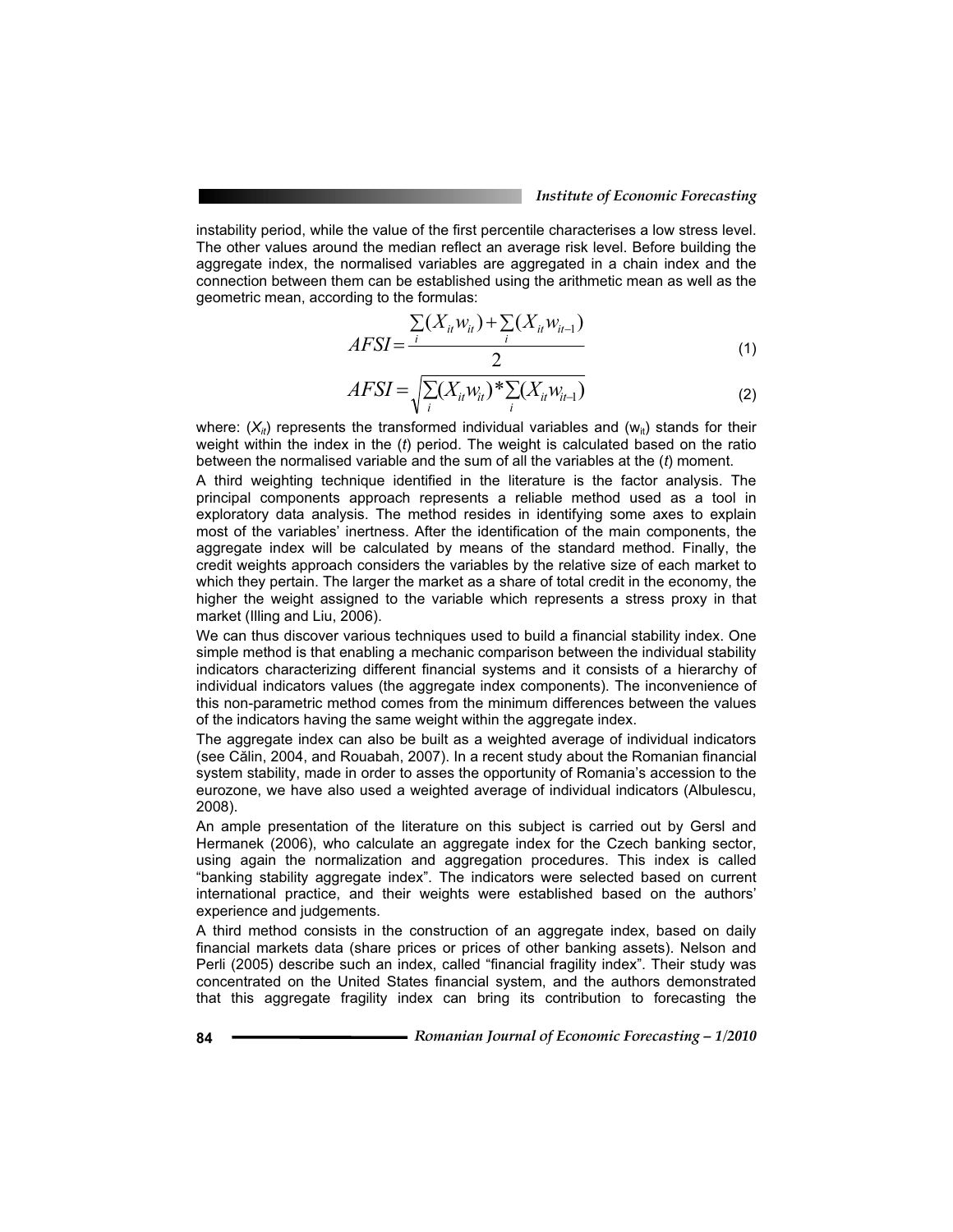probability according to which a turbulent period may occur. The index construction follows a two-step process: a) the information included in 12 individual variables was grouped in three indicators which took into account their level, volatility and correlation; b) a *logit* model was estimated to obtain the probability that the behaviour of financial markets is analogous to that of previous financial crisis.

$$
P_t = L (\beta_0 + \beta_1 \lambda_t + \beta_2 \delta_t + \beta_3 \gamma_t)
$$
 (3)

where: *λ* - level indicator, *δ* - rate-of-change indicator, and *ρ* - co-movement indicator. Illing and Liu (2003) constructed a "financial stress index" using market data too. A more complex method consists in combining market data and balance sheet data into a "stress index" for the banking sector (Hanschel and Monnin, 2005). Schweizerische Nationalbank (2006) has built a stress index for the Switzerland's banking system using this technique.

Experts from the Netherlands Central Bank had an original approach to the construction of the index (Van den End, 2006). The "financial stability conditions index" was built based on indicators characterising monetary conditions, namely: interest rates, effective exchange rate, real estate prices, stock prices, solvency of financial institutions and volatility of financial institutions stock index. The innovation of this index resides in the introduction of some upper and lower critical limits to take into account the potential non-linear effects. A low value of the indicators means increased instability, whereas too high values may result in the accumulation of financial imbalances. Therefore, the ideal evolution of the index is the one within a particular financial stability band.

The last method consists in the construction of an AFSI by calculating the default rate for the entire financial system using the Merton approach (Van den End and Tabbae, 2005). A similar index assessing the systemic risk, based on the stochastic distribution of individual financial institutions default, was also proposed by Čihák (2007). The advantage of this method is the interconnection between financial perturbations and business cycle. However, the application of this method supposes liquid capital markets with active banks, which represents an inconvenient for the stability analysis of a less developed financial system.

In the following section, we will describe the construction method of an AFSI for the Romanian financial system, using the standard procedure. We take into consideration individual variable which characterise not only the vulnerability of the economy and the banking sector soundness, but also the development of the financial sector (very important for an emerging country) and the international economic climate (imperious to be included in the index in the context of globalisation and increased international financial dependencies).

# **3. The construction of the stability index for the Romanian financial system**

In order to build an AFSI, we used quarterly data. The benchmark for the normalisation procedure was represented by the worst and the best values of indicators in the analyzed period (this method allows to focus on stability and not on financial stress). Another solution could be to choose as benchmark the indicators'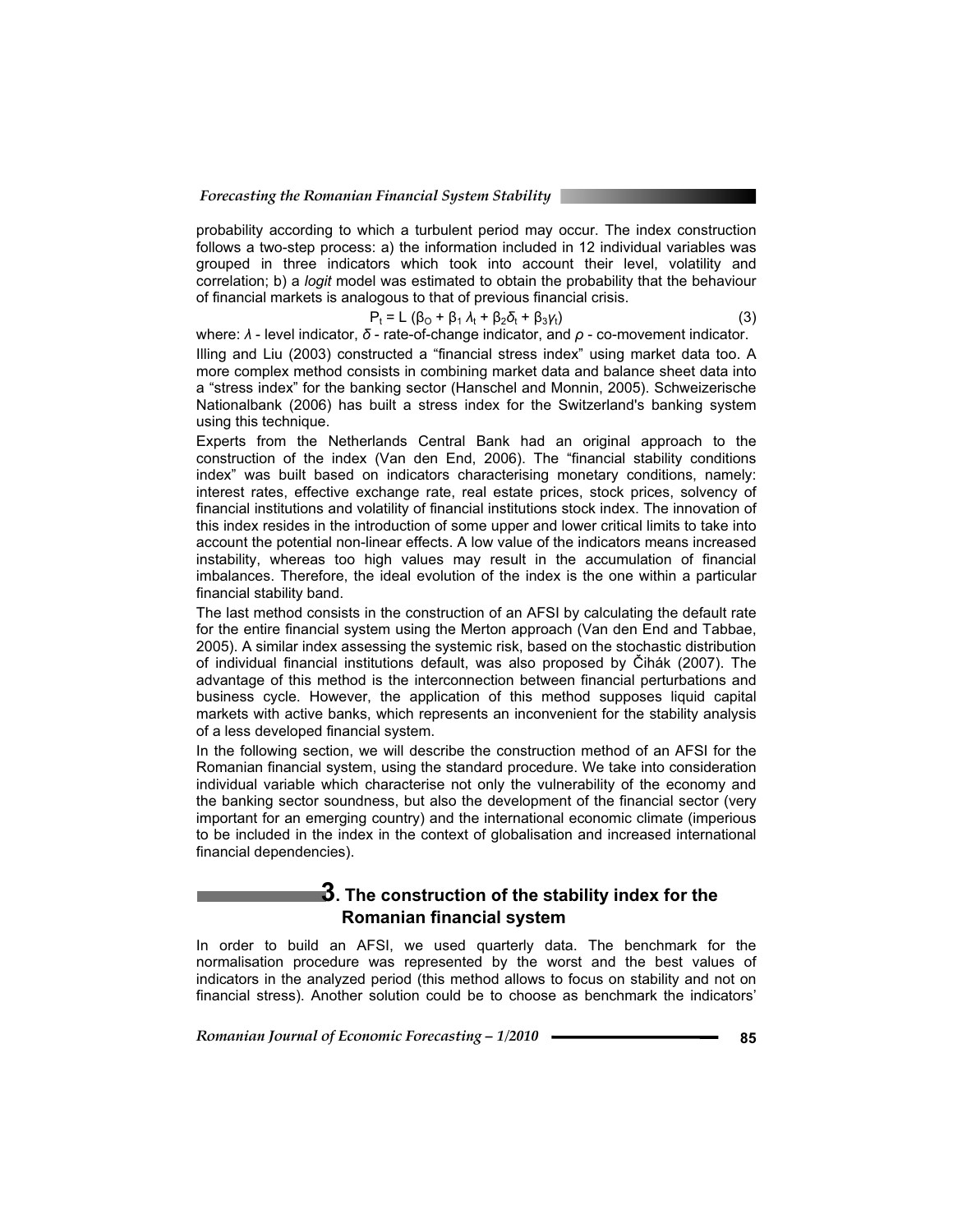values during crisis periods (e.g., the indicators' values during the 1998-1999 Romanian banking crisis). Because the second approach would have led us directly to the results, we preferred the first method.

The normalized indicators values range between [0;1], facilitating their aggregation and analysis. The value "1" indicates a stability situation and is equal to the best recorded value of each indicator and the value "0" reflects the opposite case. The formula used for the normalization process is:

$$
I_{it} = \frac{I_{it} - Min(I_i)}{Max(I_i) - Min(I_i)}
$$
(4)

where: I<sub>it</sub> represents the value of type *i* indicator during the *t* period; Min(I<sub>i</sub>) and Max(I<sub>i</sub>) is the minimum respectively the maximum value registered for type *i* indicator in the analyzed period;  $I_{\text{if}}$  is the indicator's normalized value.

The individual indicators, grouped into the composite (or partial) stability indexes which reflect the dimension of the financial stability, are presented in Table 1. Another possibility is to formulate the financial stability index based on different business activity blocks, namely the stock market, bonds market and banking sector (Hadad *et al*., 2007).

### **Table 1**

| Market capitalisation / GDP                                | $I_{d1}$          |                                |  |  |
|------------------------------------------------------------|-------------------|--------------------------------|--|--|
| Total credit in "lei" / GDP                                | $I_{d2}$          | <b>Financial Development</b>   |  |  |
| Interest spread                                            | $I_{d3}$          | Index (FDI)                    |  |  |
| Banking reform & interest rate liberalisation              | $I_{d4}$          |                                |  |  |
| Inflation rate                                             | $I_{V1}$          | <b>Financial Vulnerability</b> |  |  |
| General budget deficit (% GDP)                             | $I_{v2}$          | Index (FVI)                    |  |  |
| Current account deficit (% GDP)                            | $I_{\nu 3}$       |                                |  |  |
| REER excessive depreciation or appreciation                | $I_{\nu 4}$       |                                |  |  |
| Non governmental credit / Total credit                     | $I_{\nu 5}$       |                                |  |  |
| Loans as a percentage of deposits                          | $I_{\mathsf{V}6}$ |                                |  |  |
| Deposits / M2 (variation %)                                | $I_{\nu7}$        |                                |  |  |
| (Reserves / Deposits) / (Note & coins / M2)                | $I_{\nu8}$        |                                |  |  |
| Non-performing loans / Total loans                         | $I_{\rm s1}$      | <b>Financial Soundness</b>     |  |  |
| Regulatory capital / Risk weighted assets                  | $I_{s2}$          | Index (FSI)                    |  |  |
| Own capital ratio (Own capital / Total assets)             | $I_{\rm s3}$      |                                |  |  |
| Liquidity Ratio (Effective liquidity / Required liquidity) | $I_{\text{S}4}$   |                                |  |  |
| General risk ratio                                         | $I_{S5}$          |                                |  |  |
| Economic Climate Index - CESifo                            | $I_{w1}$          | <b>World Economic</b>          |  |  |
| World Inflation                                            | $I_{W2}$          | Climate Index (WECI)           |  |  |
| World Economic Growth Rate                                 | $I_{\rm W3}$      |                                |  |  |
|                                                            |                   |                                |  |  |

**Individual indicators for financial stability analysis** 

The selected indicators (a total of 20) are often used in financial stability literature. Due to the fact that banking sector stands as the sector with the most significant importance within the financial system, most indicators refer to credit institutions. We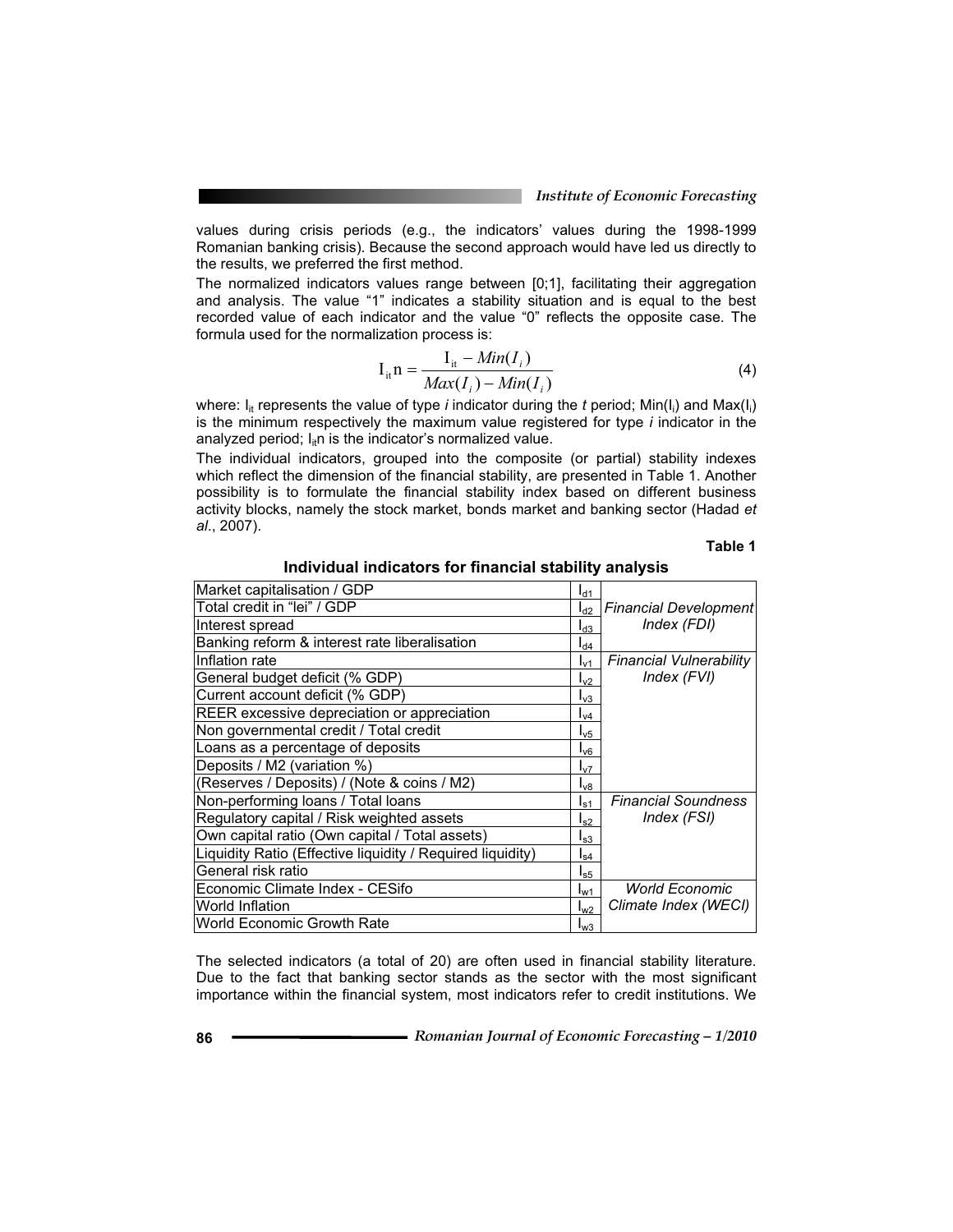#### *Forecasting the Romanian Financial System Stability*

also took into consideration the indicator "market capitalisation to GDP", indicator reflecting the development of the capital market, because this market knew a continuous ascending trend during the last years in Romania. We left aside from our analysis the indicators related to the insurance sector, still poorly developed in Romania, as this sector does not represent at present a potential systemic risk source.

In order to analyze the *financial system development* level, many studies appeal to indicators such as "banking assets to GDP" and "total credit to GDP". In this case, we preferred the second indicator which provides information related to the financial intermediation level. The highest this level is, the more developed and more mature the banking system is considered. We have taken into consideration the private credit in domestic currency instead of the foreign currency credit, because the latter may represent a possible source of currency risk.

The "interest spread", calculated as the difference between the average lending rate and the average borrowing rate, represents another indicator which reflects the system's development. In the context of increased competition and penetration of important financial groups on Romanian banking market, the interest spread shows a decreasing trend, even if a few years ago its level was quite high. An increased real interest spread characterizes a high profitability of the banking sector necessary to guarantee its stability, offering at the same time signals that this sector is immature and poorly developed. An increased interest spread can point out financial instability periods when the credit institutions undertake additional protection measures against potential risks.

The last indicator in this category reflecting the financial system development is an indicator calculated by the European Bank for Reconstruction and Development (EBRD), indicator which shows the status of banking reforms and the interest rate liberalisation.

The starting-point in assessing *financial vulnerability* is represented by the analysis of the indicators that the International Monetary Fund (IMF) presents in its country reports. In this set of indicators we can distinguish a group which characterizes the macroeconomic stability and another group which describes the funding structure. These indicators are more accessible to the public and, therefore, are often analyzed by the investors. The sustainable values of the vulnerability indicators show that the financial system is sound and capable to respond to potential shocks.

The first indicator retained in this category is the "inflation rate", which represents a macroeconomic vulnerability indicator. The central banks' main objective is price stability. A sustainable level of this indicator increases the investors' confidence and it is very important for the financial stability. Another macroeconomic indicator which describes the government performance is the "general budget deficit to GDP". If the budget deficit is high, the investors lose their confidence in the government's capacity to ensure a future sustainable economic growth.

The third vulnerability indicator is the ratio "current account deficit to GDP". An important current account deficit shows a macroeconomic imbalance which supposes a future correction, affecting the financial stability. An economy with a large current account deficit consumes more than it can produce, and it needs borrows or external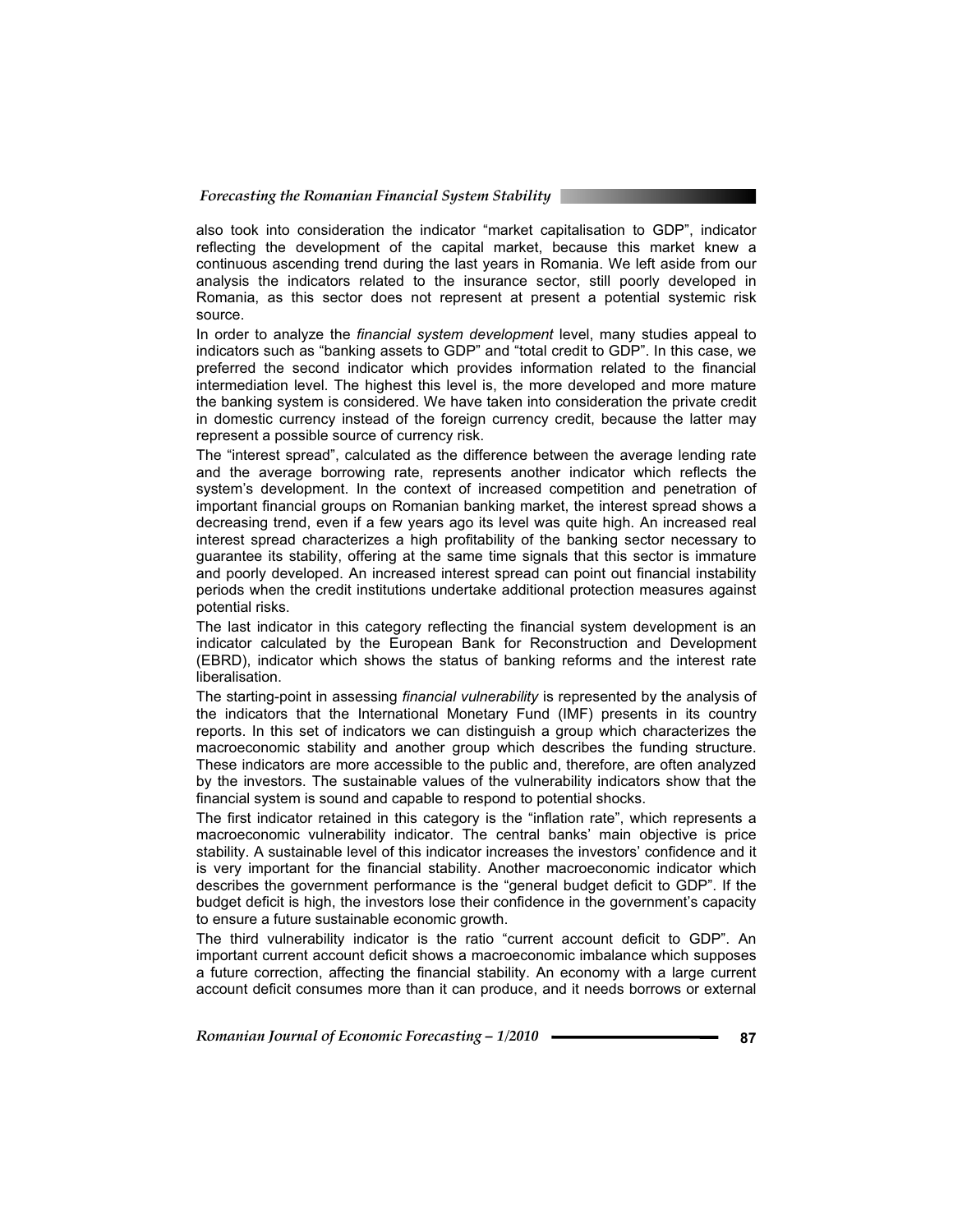funds, like foreign direct investments, in order to sustain this consumption. If the flow of these foreign investments decreases due to different causes, the financial system becomes vulnerable.

The next indicator is the excessive appreciation or depreciation of the real effective exchange rate (REER). A considerable volatility of the REER shows that the economy undergoes major corrections by means of the exchange rate, which can affect the stability of the financial system.

Another indicator is represented by the "private credit to total credit ratio". In our study, the private credit is represented by the non governmental credit. After 1990, many banks financed public companies in Romania and an important part of these loans became non performing loans. That is why a decline of the indicator's value reflects a favourable situation.

The banks reserves represent a guarantee related to the bank's capacity to respond to severe money withdrawals. In Romania, the minimum reserve requirements have been used as an important monetary policy instrument. The reserves to deposits ratio is above the level registered in other financial systems. At the same time, the liquidity preference is important because the stronger the cash payments preference manifests, more significant the increase of withdrawals probability is. To highlight these assumptions, we have retained as indicator the ratio between "reserves to deposits" and "note & coins to M2".

The last two vulnerability indicators retained in our analysis have the capacity to issue signals about an eventual financial crisis. The credit boom which is not accompanied by a deposits' expansion shows a potential imbalance within the financial system (the confidence in the national currency diminishes). The "deposits to money supply - M2" ratio reflects the relation between savings and consumption. A deterioration of this indicator's value shows at the same time, the currency depreciation, the savings reduction and the consumption increase.

The third category of selected indicators is related to *financial system soundness*. These indicators are proposed and used by the international financial institutions in assessing financial system soundness exercises. The access to these data is difficult, especially when we need quarterly data. That is why we have used several databases, including the IMF country reports.

The first soundness indicator is represented by the "NPL to total loans ratio" and reflects the loans quality. Even if the indicator shows an improvement in the last years, we have to signal the fact that the volume of non-performing loans considerably increased once the credit boom occurred. The values of the indicators deteriorated after the start of the 2007 subprime crisis.

The second indicator in this category  $-$  "own capital to total assets"  $-$  reveals the banking system capitalization level. The Romanian banking system is well capitalized and the National Bank of Romania (NBR) had an important role in this direction.

The third indicator, "regulatory capital to risk weighted assets ratio", also characterizes the banking sector capitalization, but the most important information offered by this indicator is related to banking institutions' solvability.

The "return on assets" (ROA) is the next soundness indicator retained in our analysis. Its value is relatively high for the Romania's banking institutions, but this situation can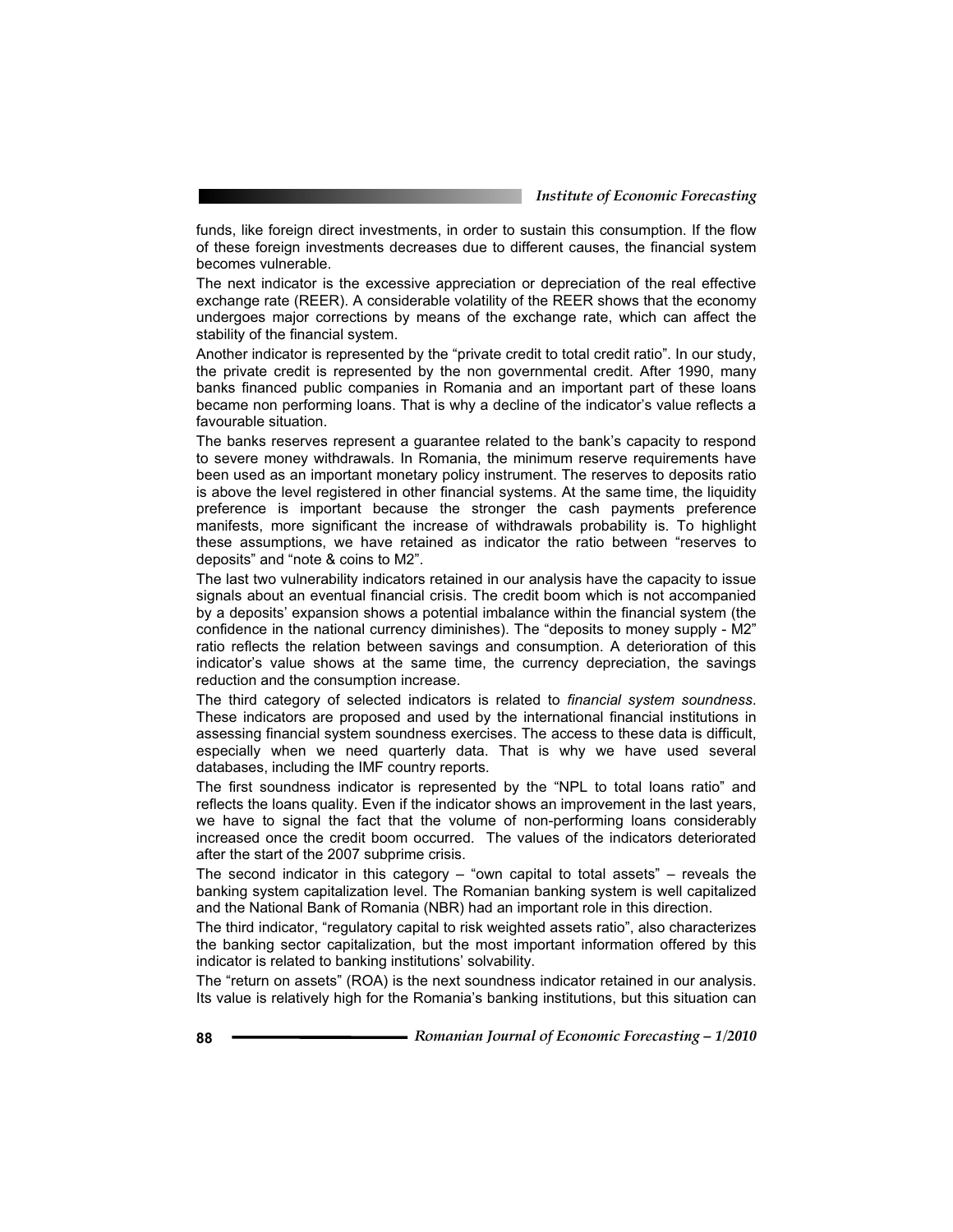be considered normal for a transition country. The profit obtained by the credit institutions must remunerate the existing risk on the market. A higher level of the ROA reflects a more profitable and sounder banking system.

The last financial soundness indicator is represented by a "general risk indicator" calculated by the NBR in its monthly bulletins. The choice of these indicators was made in order to include in the analysis some important aspects of banking institutions soundness such as: lending activity performance, capital adequacy, profitability and solvability.

The last category of individual stability indicators characterizes the *world economic climate*, such as "world inflation", "world economic growth", and an index calculated by the Center for Economic Studies & Institute for Economic Research (CESifo) using the business climate perception about investment opportunities – the "economic climate index". All financial systems are interconnected and a deterioration of these indicators has a negative impact at national level, both for economic and financial stability.

The data used in our analysis were extracted from several databases. Most of the indicators were collected from the NBR monthly bulletins. Due to the lack of quarterly data for the financial soundness indicator  $-$  "NPL to total loans ratio"  $-$  we had to use linear interpolation to transform the annual data found in the IMF country reports, into quarterly data. Another indicator, calculated by means of linear interpolation and extracted from the EBRD database, was the "banking reform & interest rate liberalisation". All the other individual indicators were extracted on a quarterly basis from the Eurostat database, International Financial Statistics database (IMF) and CESifo database.

The individual indicators were grouped into four composite indexes, presented in Table 1 above: *a financial development index* (with four individual indicators), a *financial vulnerability index* (with eight individual indicators), a *financial soundness index* (with five indicators) and a *world economic climate index* (with three indicators).

After the indicators' value normalisation, we have assigned the same weight to all indicators in order to calculate the composite indexes (in the case of unavailable data, this method makes possible the calculation of the composite index based on available observations). Taking into account the fact that we retained 20 individual indicators, each of them received a weight of  $0.5<sup>2</sup>$ . The formulas used to calculate the composite indexes are:

$$
FDI = \frac{\sum_{j=1}^{4} I_{dj}}{4} \tag{5}
$$

$$
FVI = \frac{\sum_{j=1}^{8} I_{vj}}{8}
$$
 (6)

*Romanian Journal of Economic Forecasting – 1/2010* **<sup>89</sup>**

 $\overline{a}$ 

*<sup>2</sup> There are also studies where different weights are assigned to the individual indicators, depending on the authors' judgements. This procedure, which requires complete data, is not*  recommended because it is difficult to justify and demonstrate the choice of the statistical *weight.*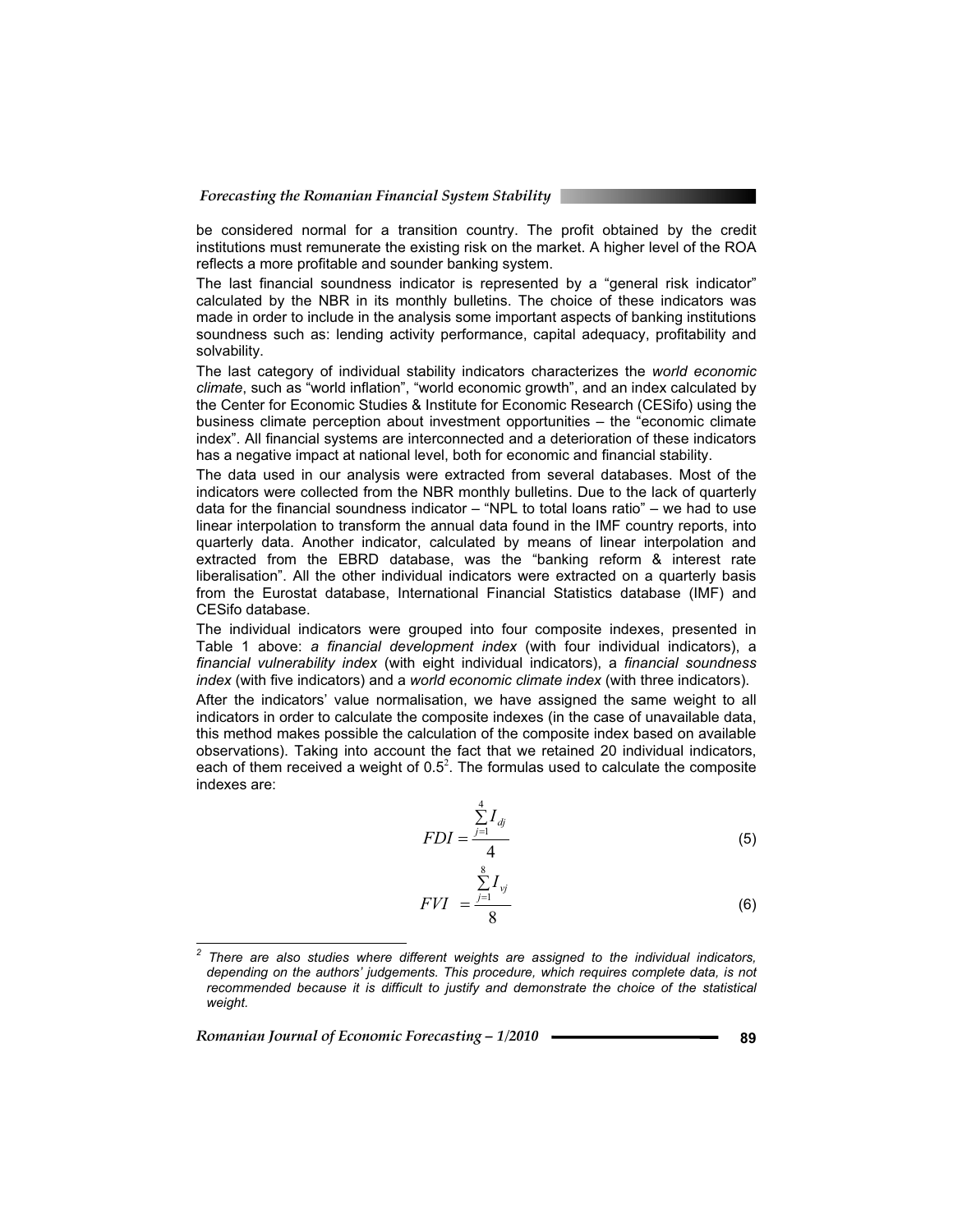*Institute of Economic Forecasting*

$$
FSI = \frac{\sum_{j=1}^{5} I_{sj}}{5} \tag{7}
$$

$$
WECI = \frac{\sum_{j=1}^{3} I_{wj}}{3}
$$
 (8)

The AFSI was built, as we have already said, by giving the same importance to the individual financial stability indicators which describe the financial system vulnerability, development and soundness, as well as the world economic climate. The aggregate  $index$  calculation formula became<sup>3</sup>:

$$
AFSI = 0,20*FDI + 0,40*FVI + 0,25*FSI + 0,15*WECI
$$
 (8)

A general positive evolution of the AFSI can be observed starting with 1999 (Figure 1). **Figure 1** 

**The trend of the aggregate financial stability index and of the composites indices** 



*Source: Author's calculations.* 

The deterioration of the AFSI occurred before and during the 1998 Romanian banking crisis, during the second half of 2001 and, especially, after the start of the 2007 subprime crisis. It is also important to observe the WECI trend, which ameliorates before the turbulence periods and decreases during the crisis. In the third quarter of 2008, this index dropped to the lowest level recorded in the analyzed period. The  $\overline{a}$ 

<sup>&</sup>lt;sup>3</sup> AFSI =  $0.5*(I_{d1} + I_{d2} + I_{d3} + I_{d4}) + 0.5*(I_{v1} + I_{v2} + I_{v3} + I_{v4} + I_{v5} + I_{v6} + I_{v7} + I_{v8}) + 0.5*(I_{s1} + I_{s2} + I_{s3} + I_{v4} + I_{v5} + I_{v6} + I_{v7} + I_{v8})$  $I_{s4} + I_{s5}$ ) + 0,5\*( $I_{w1}$  +  $I_{w2}$  +  $I_{w3}$ ) = 4\*0,5( $I_{d1}$  +  $I_{d2}$  +  $I_{d3}$  +  $I_{d4}$ )/4 + 8\*0,5( $I_{v1}$  +  $I_{v2}$  +  $I_{v3}$  +  $I_{v4}$  +  $I_{v5}$  +  $I_{v6}$ )/8 *+ 5\*0,5(Is1 + Is2 + Is3 + Is4 + Is5) /5 + 3\*0,5(Iw1 + Iw2 + Iw3) = 0,20\*FDI + 0,40\*FVI + 0,25\*FSI + 0,15\*WECI.*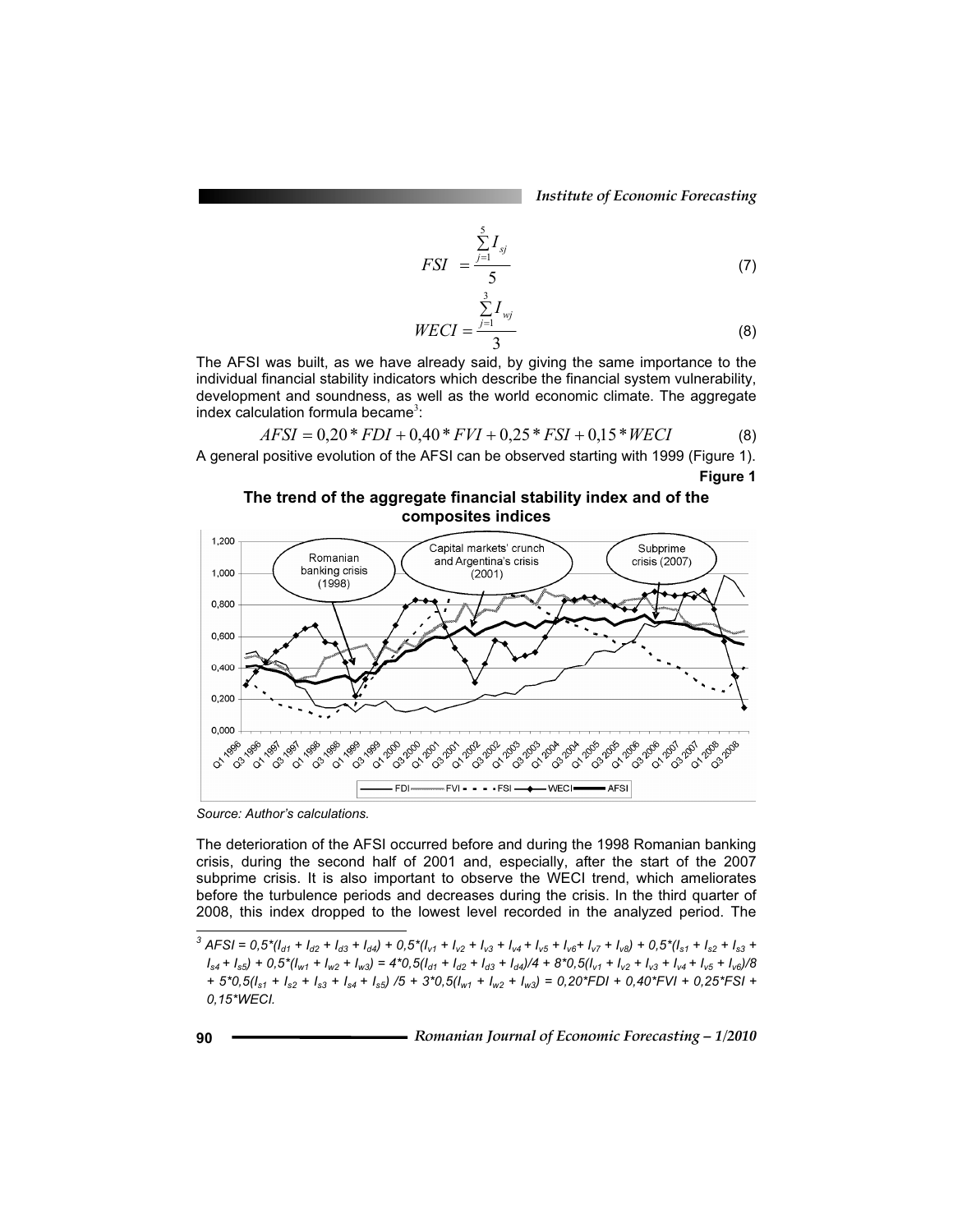financial soundness index substantially declines before the crisis because the banks take additional risks during economic growth periods. The FSI level improved continuously after the Romanian banking sector reform, in 1999-2000.

As a conclusion, the improvement of the Romanian financial system stability level occurred after 1999, in the context of financial system development, macroeconomic indicators' improvement and world economic climate amelioration. At the same time, the banking system soundness indicators values declined beginning with 2002.

Another possibility to calculate the financial stability aggregate index is the use of a chain index, based on the arithmetic and geometric mean of the variables. The results of these methodologies, as compared to the standard procedure, are presented in Figure 2. As one may see, the results of the three calculation methods are similar. However, the standard procedure seems more adequate, because the AFSI captures all the financial turbulences experienced by the system and highlights not only the present economic crisis started at the end of 2008 but also the financial imbalances which affected the financial system stability in the second half of 2007. Consequently, we prefer this method for further researches related to the econometric validation of the aggregate index and to the forecast exercise.





**The AFSI trend based on different calculation methods**

*Source: Author's calculations.* 

# **4. The AFSI econometric analysis**

The AFSI dynamics analysis shows that the index successfully identifies the crisis periods crossed by the Romanian financial system during the last decade. For the econometric validation of the AFSI, we have chosen several macroeconomic variables which behaved differently during crisis periods as compared to normal periods. These variables are: the economic growth rate, the interbank interest rate – ROBOR at three months (*Romanian Interbank Offer Rate*), the Bucharest stock exchange index – BET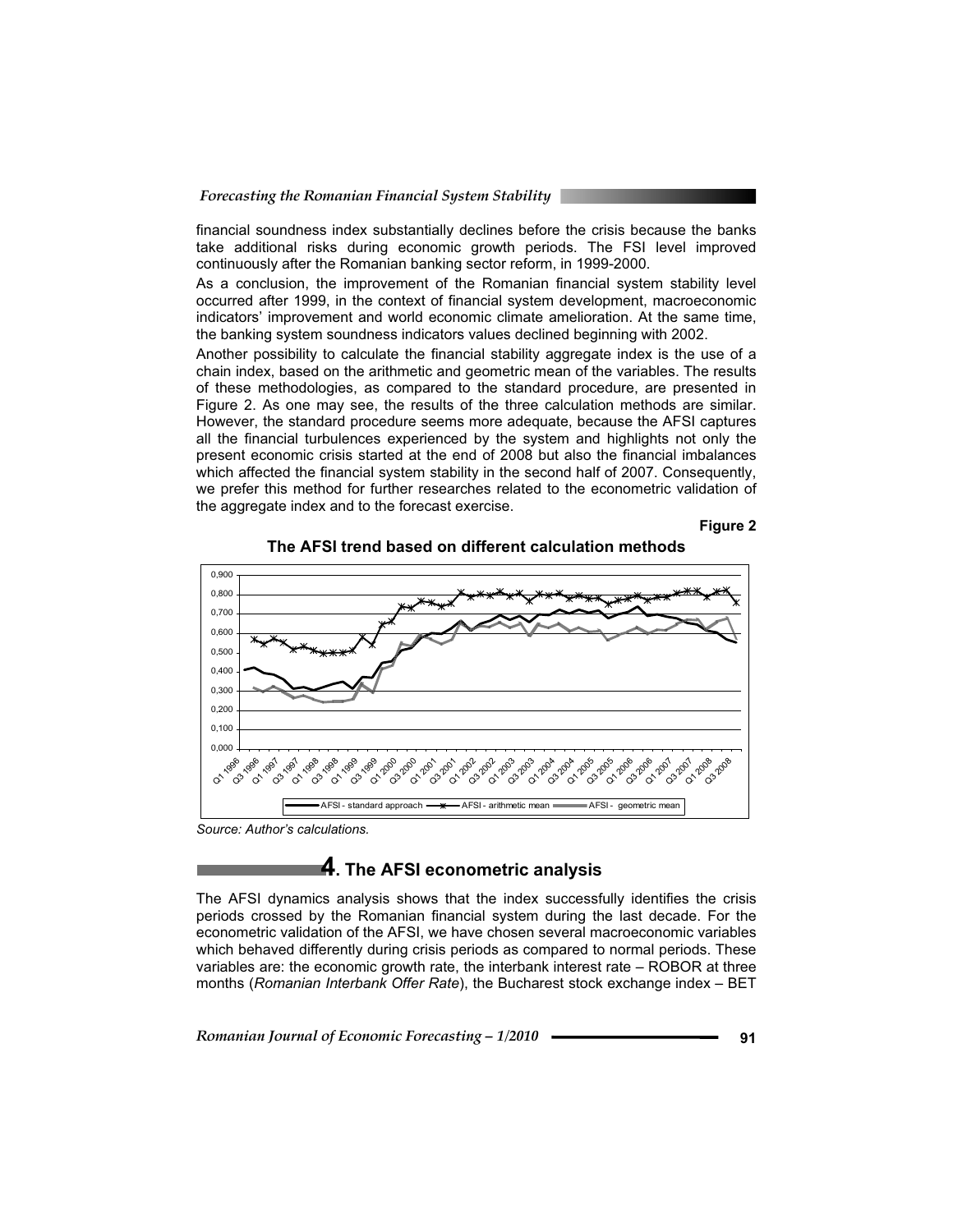and the ratio foreign currency loans to GDP, the last variable being extremely high in the periods preceding the crisis and representing thus a turbulences amplifier factor.

The economic growth rate is an indicator which reflects at the same time the business cycle volatility and the volatility of the economic environment where the financial institutions activate. The deterioration of the economic activity affects the banks' activity and, consequently, the stability of the financial system. The financial crises also slow down the economic activity.

The interbank market interest rate tends to increase during instability periods since the financial institutions make efforts to ensure the liquidity necessary in difficult situations. The liquidity demand on the interbank market entails an interest rate increase. That is why we expect to find a negative correlation between the interest rate and the AFSI.

The third explanatory variable retained in our analysis is the Bucharest stock exchange index – BET. Even if the capital market is poorly developed in Romania, the BET index reflects the companies' economic situation as well as the status of the entire economy. A decrease of the BET index value can be associated with a profitability reduction and with the deterioration of the investors' confidence in the financial and economic system.

The last variable retained is the foreign currency credit to GDP ratio. As we have previously seen, the ratio between non-governmental credit in domestic currency and the GDP represents an indicator which describes the financial system development, a higher financial intermediation level and a stable financial system. On the other side, the foreign currency credit represents a vulnerability indicator. If its growth rate exceeds the economic growth rate, the situation may amplify the financial crisis. An excessive credit activity demonstrates that the banks assume higher risks without analyzing in detail their implications.

Other tested variables, with not significant coefficient, which were excluded from the equation, were: the EURIBOR at three months, the spread between ROBOR at three months and ROBID at three months (*Romanian Interbank Bid Rate*), and the foreign currency credit growth rate. Before the estimation of the equation, we present the results of the tests which look for the stationarity of the variables. To obtain more precise information, we have used three different tests: *Augmented Dickey-Fuller* (ADF), *Phillips-Perron* and *KPSS*. The results are described in Table 2.

#### **Table 2**

| Variables       | <b>ADF</b>  | <b>ADF</b> | PP        | <b>PP</b>                                             | <b>KPSS</b>   | <b>KPSS</b>   |  |
|-----------------|-------------|------------|-----------|-------------------------------------------------------|---------------|---------------|--|
|                 | level       | difference | level     | difference                                            | level         | difference    |  |
| Null hypothesis | Unit root   |            | Unit root |                                                       | Stationarity  |               |  |
| AFSI.           | 0.534971    |            |           | -1.413333 -0.018558 -8.048833***                      | $0.190180***$ | 0.218226      |  |
| robor3          | $-0.926805$ |            |           | -1.648579* -5.527720 -21.94593***                     | $0.178784***$ | 0.500000      |  |
| gdpgr           |             |            |           | $-4.985217$ -7.600020*** $-4.572373$ -10.92220***     | $0.095255*$   | $0.130446**$  |  |
| fccgdp          |             |            |           | $0.119529$ -4.607412*** -2.851805 -9.633768***        | 0.222325      | 0.119546**    |  |
| bet             |             |            |           | $-1.378516$ $-5.789574***$ $-1.639802$ $-5.918468***$ | $0.156501***$ | $0.171789***$ |  |

### **Unit root tests and stationarity tests**

*\*, \*\* and \*\*\* indicate the rejection of the null hypothesis at 10%, 5%, and 1%, respectively (tstatistic).*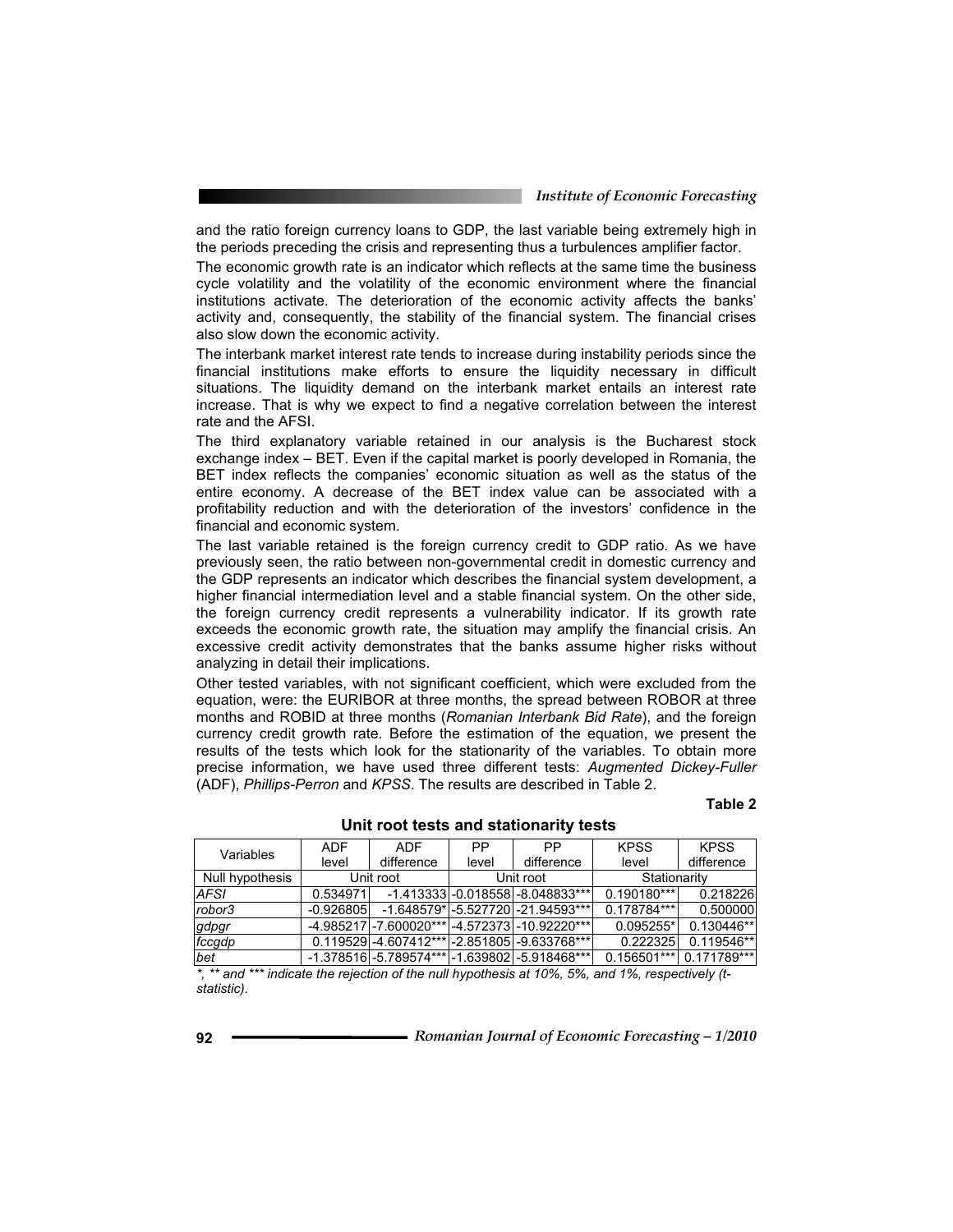As one may see in Table 2, the AFSI is stationary in difference – the ADF test indicate a unit root, fact also confirmed by the KPSS test. All the other variables present a unit root. Consequently, in order to obtain a valid and precise relation, we express these variables in difference. The final equation became:

 $afsi_t = c + \alpha \cdot afsi_{t-1} + \beta \cdot \Delta fccgdp_{t-1} + \delta \cdot \Delta gdpgr_t + \gamma \cdot \Delta robor3_t + \lambda \cdot \Delta bet_t + \varepsilon_t$  (9) where: *afsi* is the stability aggregate index, *fccgdp* is the foreign currency credit to GDP ratio, *gdpgr* is the GDP growth rate, *robor3* represents the interbank market interest rate at three months and *bet* is the Bucharest stock exchange index.

The results of the econometric estimation are presented in the following table.

**Table 3** 

| Dependent variable: afsit      |                |                    |
|--------------------------------|----------------|--------------------|
| <b>Explanatory variables</b>   | Coefficient    | Standard deviation |
| c                              | 0.046571***    | 0.017105           |
| $afsi_{t-1}$                   | $-0.071210**$  | 0.028526           |
| $\Delta$ fccgdp <sub>t-1</sub> | $-0.090959***$ | 0.031621           |
| $\Delta$ gdpgr <sub>t</sub>    | 0.001455*      | 0.000862           |
| $\Delta$ robor $3_{+}$         | $-0.000546**$  | 0.000244           |
| $\Delta$ bet <sub>t</sub>      | 0.009649**     | 0.004675           |
| $R^2$                          | 0.412450       |                    |
| <b>DW</b>                      | 2.459714       |                    |
| Observations                   | 44             |                    |

#### **Econometric results**

*\*, \*\* and \*\*\* mean statistic relationship significant at 10%, 5%, and 1%, respectively.* 

Most of the estimated coefficients are significant. The economic growth rate coefficient is significant only at 10%. This situation can be explained by the fact that the GDP volatility was high at the beginning of the analyzed period. In addition, the last observations indicate at the same time a drop of the AFSI values and a relatively high economic activity. The reduced coefficients values show a small impact of the explanatory variables upon the aggregate index. Nevertheless, the explanatory power of the model is high as compared to the small number of observations ( $R^2$  = 0.41), and the coefficient signs are those expected.

### **5. Financial stability level forecasts**

Finding a valid econometric relation between the AFSI and a group of macroeconomic variable gives us the possibility to perform a forecasting exercise in order to assess the future stability level of the Romanian financial system. If we know the forecasted values for a part of the independent variables, it is possible to forecast the dependent variables values (AFSI in our case), for the same period. In this context, the data advanced by the European Commission represent the basis of the forecast exercise in respect to the GDP growth rate and to the interest rate on short term (the data related to the interest rate were obtained on an annual basis and were transformed into quarterly data using the linear interpolation). We have applied a specific equation for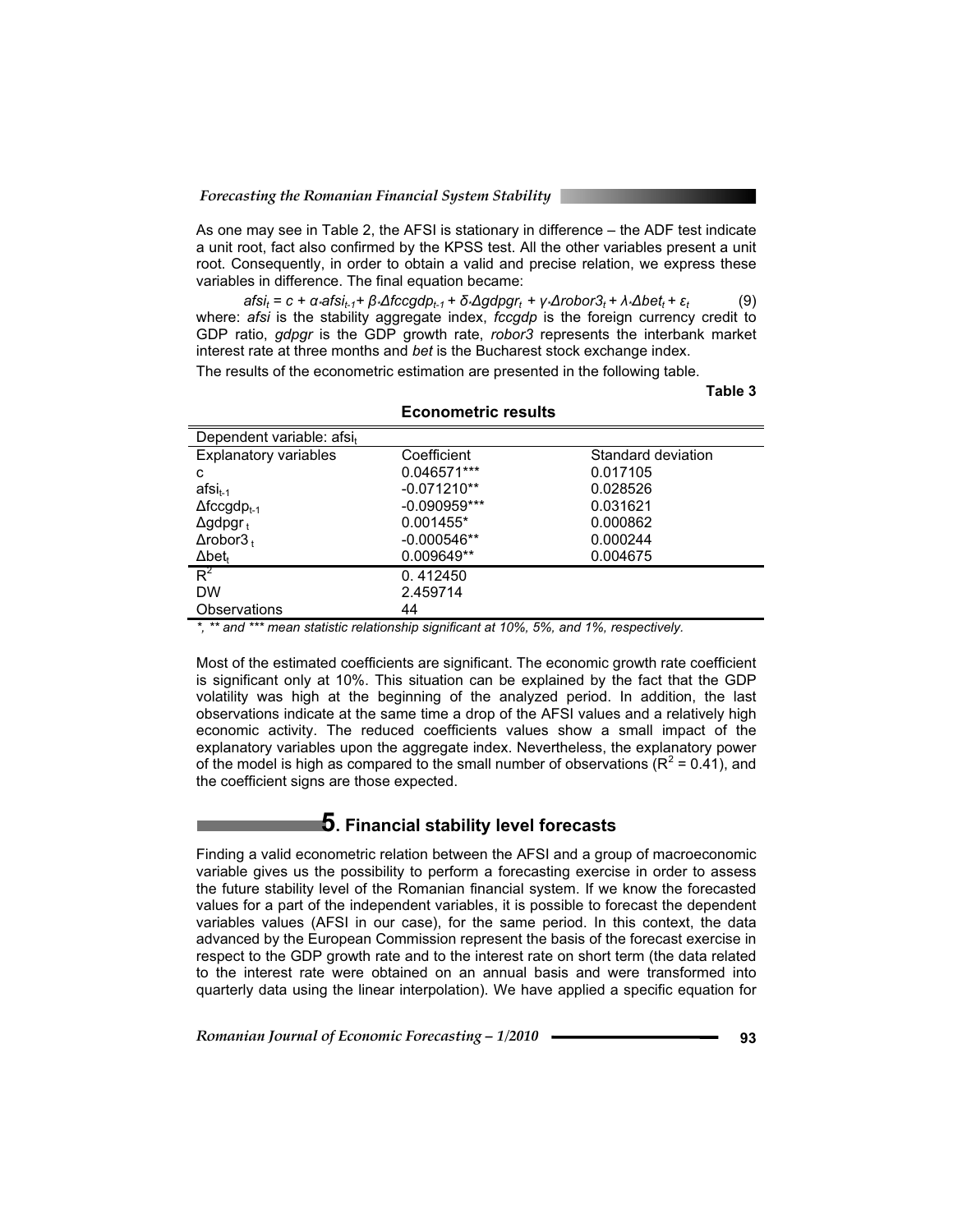each of the other series – foreign currency private credit to GDP ratio and BET – in order to extend them. We have expressed their values based on a constant, on the first lag of endogenous variables and on a series of explanatory variables (the foreign currency deposits to GDP ratio for the credits and the potential GDP calculated with the HP filter for the BET index). An error correction model was used for the credits and a GARCH (1,1) model for the stock market index.

Finally, we have used a stochastic simulation model $4$  (50.000 iterations) to forecast the AFSI values, based on three equations<sup>5</sup>:

$$
\begin{cases}\n\text{afsi}_{t} = c + \alpha \cdot \text{afsi}_{t-1} + \beta \cdot \Delta t \cdot \text{cogdp}_{t-1} + \delta \cdot \Delta g \cdot \text{dpgr}_{t} + \gamma \cdot \Delta \text{robor3}_{t} + \lambda \cdot \Delta \text{bet}_{t} + \varepsilon_{t} & (10) \\
\text{fcogdp}_{t} = \text{fccgdp}_{t-1} + \varepsilon_{t} & (11) \\
\text{bet}_{t} = \text{bet}_{t-1} + \text{rcpibhp}_{t} + \varepsilon_{t} & (12)\n\end{cases}
$$

The assumptions underlying this choice of the forecast methodology refer to the complexity of the phenomenon, to the possibility of considering forecasting scenarios and to the need to anticipate the stability for several period of time. Even if the method of the autoregressive vector (VAR) is the predominant approach used in the relevant literature on the forecasting of the financial indicators values (as its advantage resides in the fact that this method does not resort to exogenous variables already estimated), we reckon it entails some deficiencies when a larger number of explanatory variables is used or when it is intended to perform forecasts for several periods. The stochastic or determinist simulation can thus represent an alternative, our preference falling on the first one.

A stochastic simulation relies on repeated random sampling to compute the results (it is generally known as a Monte-Carlo simulation). In contrast to the deterministic simulation, where the inputs to the model are fixed at known values and a single path is calculated for the output variables, in the stochastic environment uncertainty is incorporated into the model by adding a random element to the coefficients. A temporary series is created for every endogenous variable in the model which is solved repeatedly for different draws of the stochastic components of the model.

Furthermore, for models which contain lagged endogenous variables (our case), these variables can be bind to either the actual historical data – a static forecast, or to the values solved for in previous periods – a dynamic forecast. A static solution is typically used to produce a set of one-step ahead forecasts over the historical data so as to examine the historical fit of the model. A static solution cannot be used to predict more than one observation in the future and, in this context, we did not retain this technique. A dynamic solution is typically the correct method to use when forecasting

 $\overline{a}$ 

*<sup>4</sup> A stochastic simulation model was also used by Hostland and Karam (2006) for the assessment of external and public debt sustainability and by the Rouabah (2007) for the forecast of the Belgian banking sector vulnerability. It has to be mentioned that the outcomes of such a simulation model are much more accurate than the simulations performed using a*  single equation.<br><sup>5</sup> *M/o* have elimin

*We have eliminated from the equation (11) the variable "foreign currency deposits / GDP" because its coefficient was not significant. The constant for the equation (11) and (12) was also non-significant.*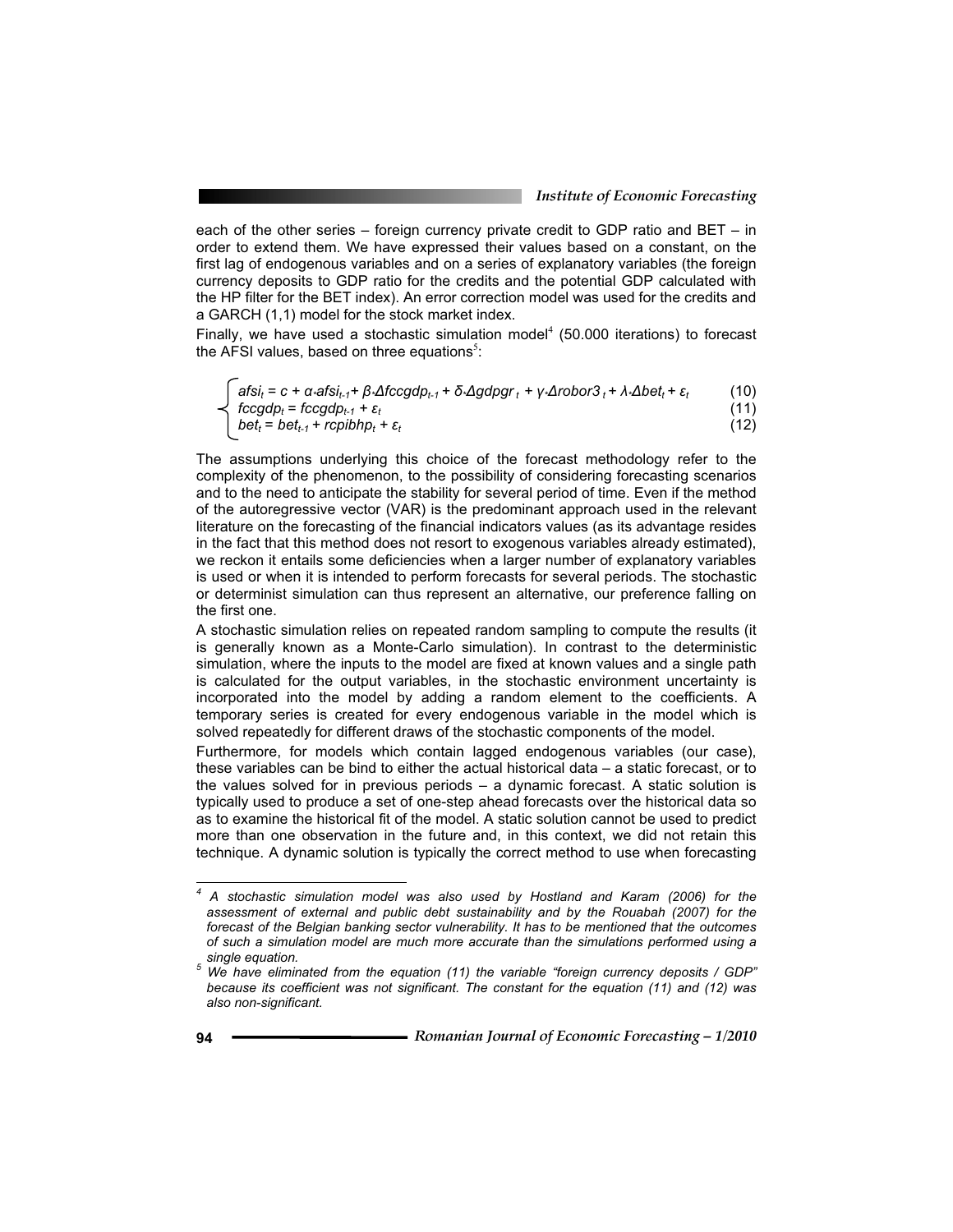values for several periods in the future (a multi-step forecast). This last solution was chosen in our study.

So as not to limit our analysis to the macroeconomic data forecasted by the European Commission (the base case scenario), we have built two other scenarios. In the worst case scenario, we have used the EBRD data for the GDP and the ING forecasts for the interest rate. The best case scenario was constructed based on the IMF statistics - *World Economic Outlook Database*. All these data were transformed in quarterly data by means of linear interpolation. The data were extracted in October 2008, when the pessimistic forecasts were not so serious, and, consequently, no matter the scenario, the economic growth of Romania was considered as positive. At the beginning of 2009, the economic climate deteriorated furthermore.

According to the three different scenarios and to the international financial institutions forecasts, the AFSI values will have the following tendency (Figure 3):





**The AFSI forecasted values – different scenarios** 

*Source: Author's calculations.* 

The previous figure highlights two main conclusions. First, the forecasting model is accurate, reflecting the historical data trend. However, in the second half of 2007 – first half of 2008, the forecasted values no longer reflect with the same precision the real data. This can be explained by the fact that the economic growth in Romania remained relatively high, despite the debut of crisis.

The second conclusion is related to the sharp reduction in the AFSI in 2009. Practically, these values are as small as those registered in 2000, when the Romanian financial system was in the middle of a reforming process. This finding reflects the severity of the actual financial crisis. According to the forecasts obtained in the fall of 2008, an amelioration of the AFSI is possible in 2010, but we must remind the fact that, in the meantime, a deepening of the crisis occurred and our forecasts can be thus considered as optimistic. Nevertheless, it has to be mentioned that the financial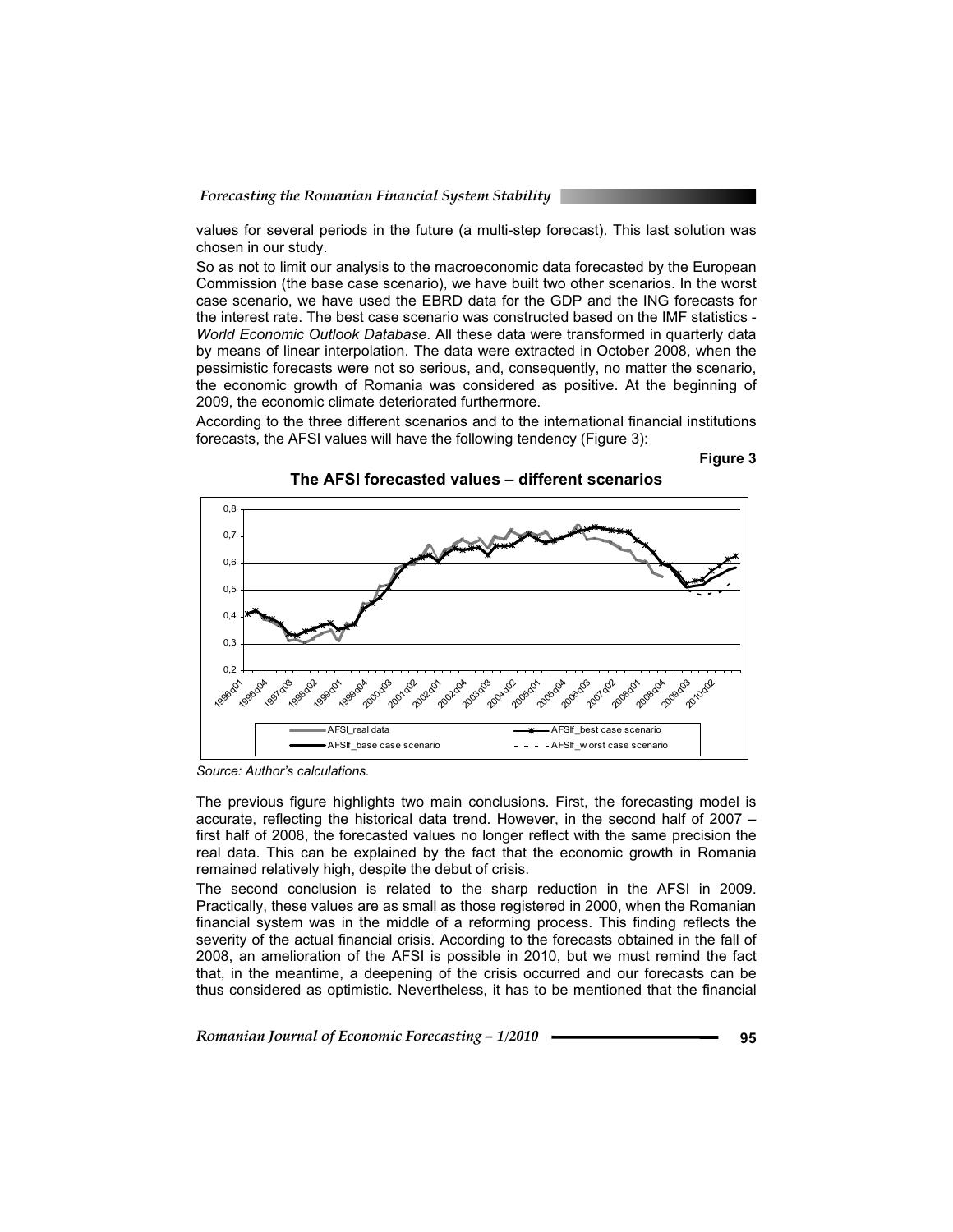system can experience stabilization even during a crisis period, after the initial shock passes over. It is anyhow difficult to mirror this "stabilization", but its role is to emphasize the fact that financial stability is not mechanically influenced by the macroeconomic results, situation which also reveals the limit of our study.

# **6. Conclusions**

The construction of an aggregate financial stability index represents one of the methods which can be used to measure the systemic financial stability. The AFSI is meant to supplement the early warning systems which allow to evaluate the probability of financial crisis appearance, but also to supplement the stress-tests, that show the system's resistance to possible destabilizing shocks. The AFSI advantages reside in the calculations' simplicity, data's accessibility and appropriate transparency level. This index provides the analysts with the possibility to compare different financial systems in terms of stability and also allows them to observe the financial stability dynamics.

The technique which is based on the calculation of an aggregate financial stability index, even if simple at a first view, is not arbitrary. Several steps need to be followed: selection of individual indicators, selection of the method for their normalization and identification of a weighting method (which relies on the retained criteria and on the established weights). The individual indicators' selection depends on the system features, but also on the data availability. The weights are given by the importance assigned to each individual indicator within the structure of the aggregate index.

We have built in our study an AFSI for the Romanian financial system, a system where the banking sector prevails. The individual indicators refer to the system's development level, to its vulnerability, to banks' soundness and to world economic climate – different financial stability dimensions. The major contribution of the paper consists in the identification of Romanian financial system turmoil by means of an aggregate stability index and its validation using econometric calculations. Another contribution of the study is the introduction within the aggregate index of some indicators such as world economic growth ratio or perceptions of the business climate at international level. The last important contribution of the study is a forecast exercise based on the aggregate index, using a stochastic simulation model.

We have used a dynamic stochastic simulation model based on several reasons. First, such a method is preferred to the VAR techniques because of the multiple explanatory variables considered in the calculations. Second, the stochastic simulation, unlike the determinist simulation, enables assessing the quality of the forecasting exercise in the sample. Third, it is about a forecast of the AFSI values for several periods. Finally, the selected technique allows the use of multiple analysis scenarios, making thus the exercise less rigid.

The achieved results show an improvement of the stability level of the Romanian financial sector, starting with 2000. A clear degradation of this index during the crisis period (mainly in 1998, but also in 2001 and 2007) can be observed in the analysis of the AFSI evolution. The performed forecasts show that the deterioration of the stability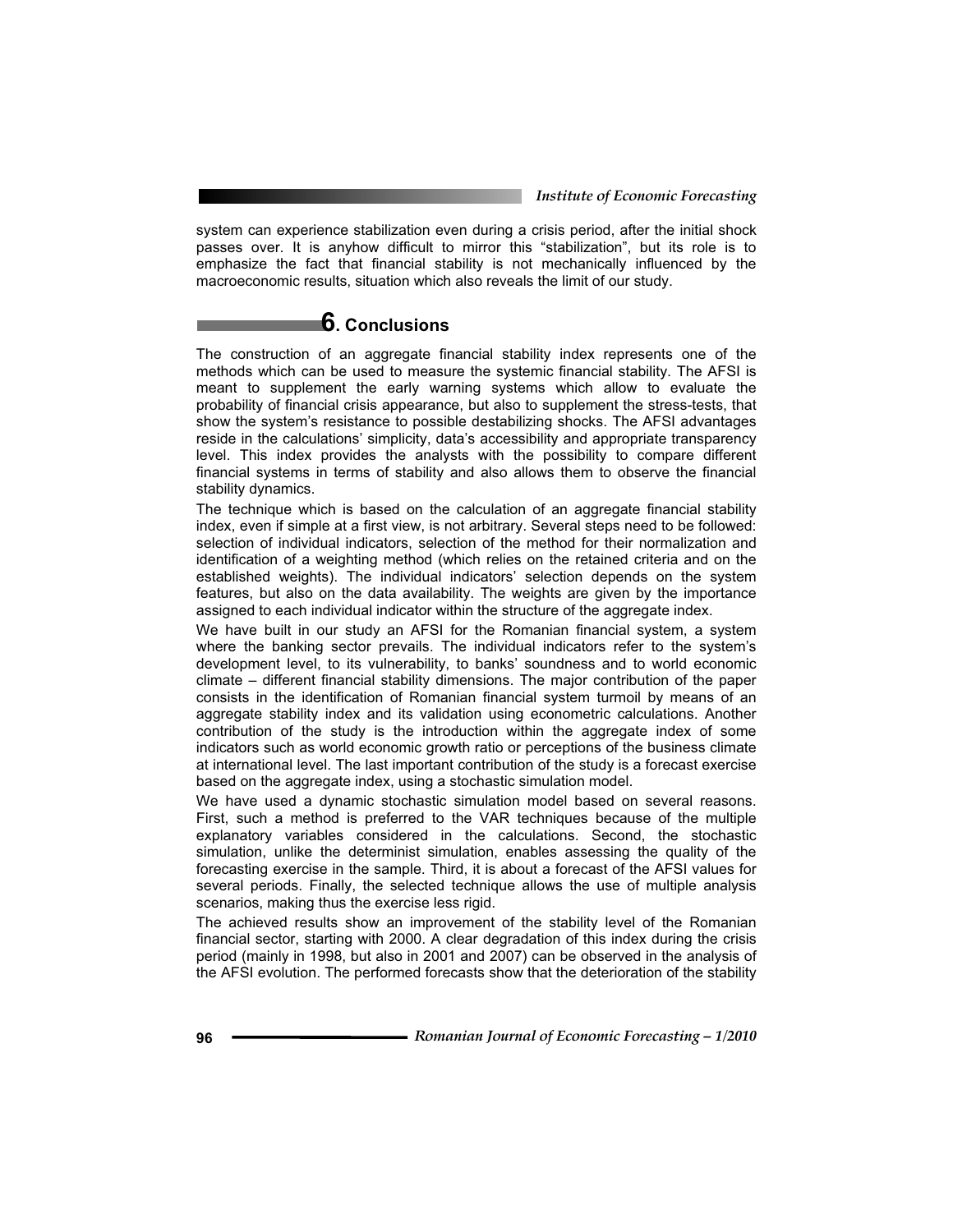level would deepen in 2009, in the context of the degradation of the economic situation, followed by an improvement of the stability of the system in 2010.

## **References**

- Albulescu, C.T. (2008), "Assessing Romanian Financial Sector Stability by Means of an Aggregate Index", *Oeconomica*, XVII( 2): 67-87.
- Bordo, M., M.J. Dueker and D.C. Wheelock, (2000), "*Aggregate price shocks and financial instability: A historical analysis"*, NBER, WP/7652.
- Borio, C. and M. Drehmann, (2008), "Towards an operational framework for financial stability: "fuzzy" measurement and its consequences", paper presented at the  $12<sup>th</sup>$  Annual Conference of the Banco de Chile -Financial stability, monetary policy and central banking, Santiago, 6-7 November.
- Călin D. (2004), "*The Impact of the European Monetary Unification upon Romania*", Ph.D. thesis, West University of Timisoara.
- Cerna, S., L. Donath, V. Șeulean, M. Herbei, D. Bărglăzan, C. Albulescu, and B. Boldea, (2008), "Financial Stability", Timişoara: West University Publishing House.
- CESifo (2008), *World Economic Survey*, Volume 7, No.1, February.
- ýihák, M. (2007), "Systemic loss: A Measure of Financial Stability"*, Czech Journal of Economics and Finance*, 57(1-2): 5-26.
- Gersl, A. and J. Hermanek, (2006), "*Financial Stability Indicators: Advantages and Disadvantages of their Use in the Assessment of the Financial System Stability"*, Financial Stability Report, Czech National Bank.
- Hadad, M.D., S. Safuan, W. Santoso, D.S. Besar and I. Rulina (2007), "Macroeconomic Model to measure the Financial Stability Index: Indonesian Case Study", Money, Macro and Finance Research Conference, Birmingham Business School.
- Hanschel, E. and Monnin, P. (2005), "Measuring and forecasting stress in the banking sector: Evidence from Switzerland", in *Investigating the Relationship between the Financial and Real Economy*, BIS Papers, No. 22, pp. 431-449.
- Hostland, D. and P. Karam, (2006), "*Specification of a Stochastic Simulation Model for Assessing Debt Sustainability in Emerging Market Economies"*, IMF, WP/268.
- Illing, M. and Y. Liu (2003), "*An Index of Financial Stress for Canada"*, National Bank of Canada, WP/14.
- Illing, M. and Y. Liu, (2006), "Measuring financial stress in a developed country: An application to Canada", *Journal of Financial Stability*, 2(3): 243-265.
- Nelson, W.R. and R. Perli, (2005), "Selected Indicators of Financial Stability", Fourth Joint Central Bank Research Conference, ECB, Frankfurt am Main, 08 November.